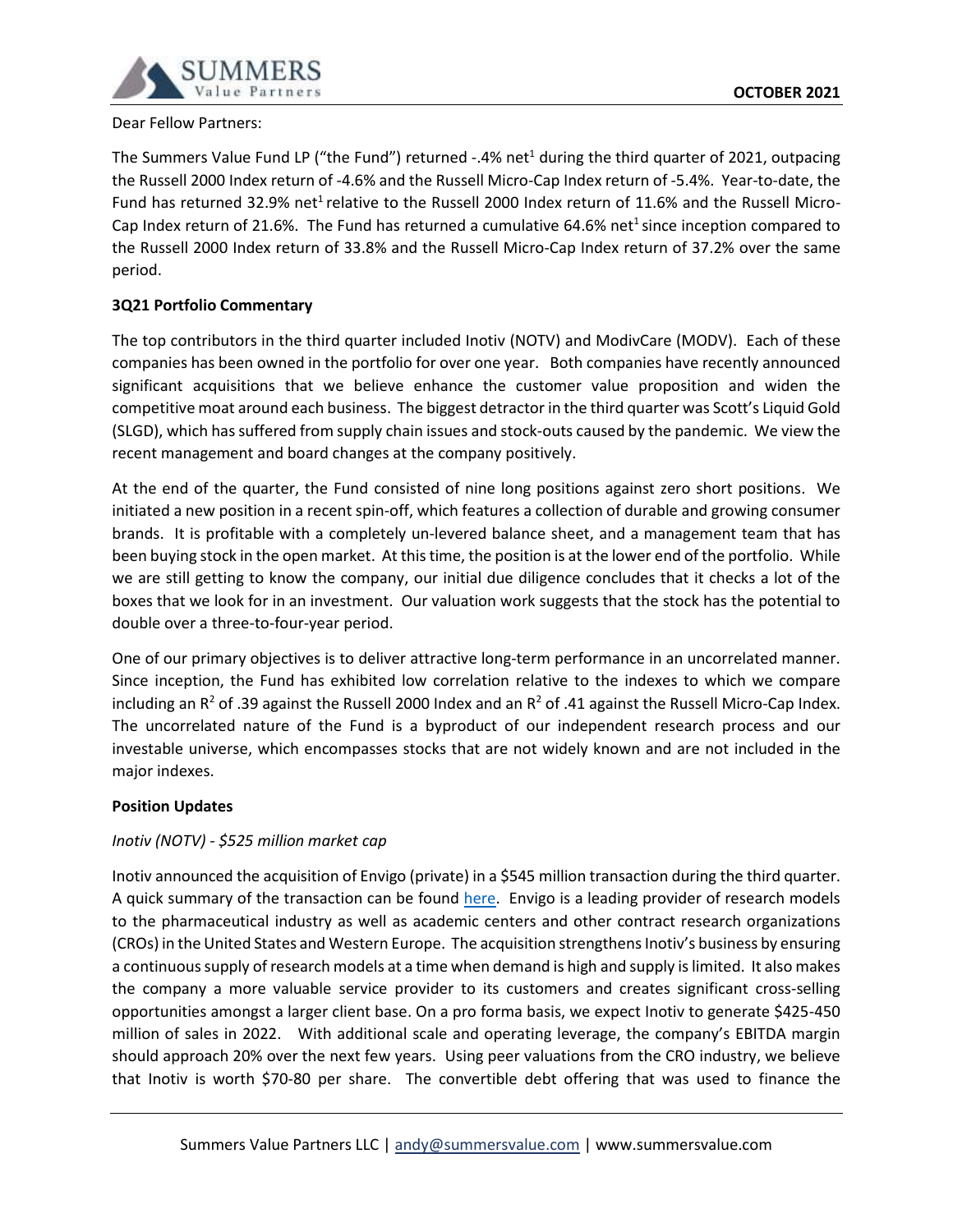

transaction has created a short-term overhang on the stock that we expect will dissipate in the months ahead. The stock remains a top position in the Fund today.

# *Electromed (ELMD) - \$95 million market cap*

We have long lamented Electromed's low valuation relative to medical device peers and to our estimate of its intrinsic value. We nominated a slate of qualified directors in early August following several years of trying to promote positive change at the company. After two months of negotiations, we signed a cooperation agreement that can be foun[d here.](https://www.sec.gov/ix?doc=/Archives/edgar/data/1488917/000089710121000771/elmd211186_8k.htm) The agreement includes the announcement of two new directors who will replace two long-time directors including the Chairman. The agreement also includes the formation of a Finance and Strategy Committee to explore options to enhance shareholder value. While we were negotiating with the company, two of its competitors were acquired including Hill-Rom (HRC) and International Biophysics' (private) AffloVest business. Based on the multiples paid for these two peers, we believe that Electromed could be worth up to \$25 per share in an acquisition scenario. We are encouraged by the refreshed board of directors and the formation of the Committee. Our standstill agreement expires before next year's nomination period. This will allow us to re-engage with the company if meaningful progress towards shareholder value creation is not achieved.

### **In Closing**

In last year's third quarter letter we wrote, "*The portfolio contains more value today than at any point since our launch and we are optimistic about the portfolio's future return potential. We are patiently waiting for the market to recognize the imbedded value in the portfolio."* Since that writing, the Fund has appreciated by 54% net<sup>1</sup>. We will rarely be in a position to make such a pronouncement about the value we see in the portfolio, but we do believe that our opportunity set remains attractive. We continue to identify and evaluate interesting investment ideas that meet our hurdle for business quality and value and that have not yet been discovered by institutional investors.

We would like to welcome our newest limited partners who joined the partnership in the third quarter and also thank the existing partners who added to their accounts. All of our newest partners committed to the 5-year share class. We strongly believe that our long-term orientation is one of our greatest competitive advantages. Our strategy continues to have ample capacity, and we seek like-minded individuals to join the partnership. Interested parties can reach out to me directly at [andy@summersvalue.com.](mailto:andy@summersvalue.com)

Sincerely,

Andrew Summers, CFA Managing Partner